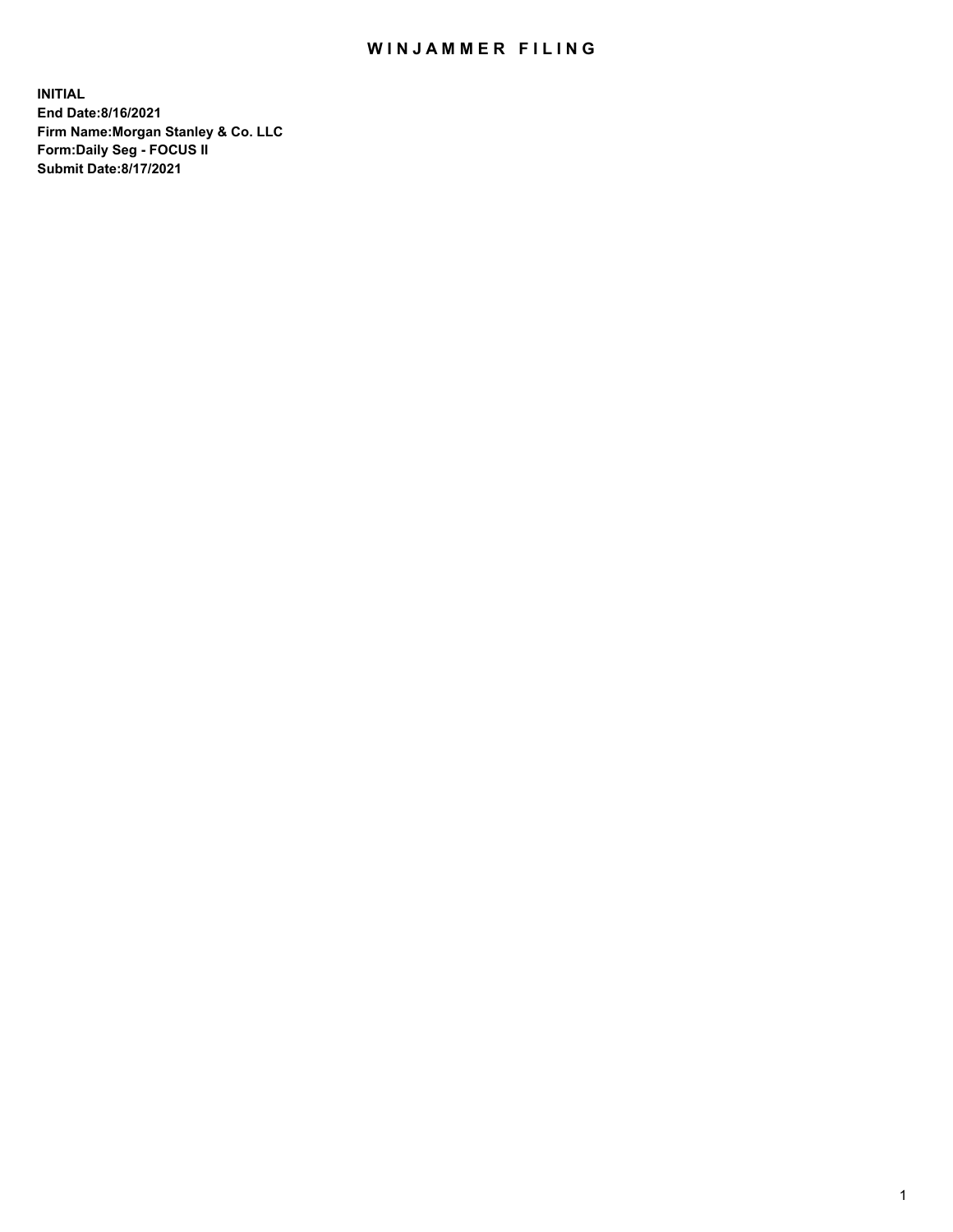**INITIAL End Date:8/16/2021 Firm Name:Morgan Stanley & Co. LLC Form:Daily Seg - FOCUS II Submit Date:8/17/2021 Daily Segregation - Cover Page**

| Name of Company                                                                                                                                                                                                                                                                                                               | Morgan Stanley & Co. LLC                               |
|-------------------------------------------------------------------------------------------------------------------------------------------------------------------------------------------------------------------------------------------------------------------------------------------------------------------------------|--------------------------------------------------------|
| <b>Contact Name</b>                                                                                                                                                                                                                                                                                                           | <b>Ikram Shah</b>                                      |
| <b>Contact Phone Number</b>                                                                                                                                                                                                                                                                                                   | 212-276-0963                                           |
| <b>Contact Email Address</b>                                                                                                                                                                                                                                                                                                  | Ikram.shah@morganstanley.com                           |
| FCM's Customer Segregated Funds Residual Interest Target (choose one):<br>a. Minimum dollar amount: ; or<br>b. Minimum percentage of customer segregated funds required:% ; or<br>c. Dollar amount range between: and; or<br>d. Percentage range of customer segregated funds required between:% and%.                        | 235,000,000<br><u>0</u><br><u>00</u><br>0 <sup>0</sup> |
| FCM's Customer Secured Amount Funds Residual Interest Target (choose one):<br>a. Minimum dollar amount: ; or<br>b. Minimum percentage of customer secured funds required:%; or<br>c. Dollar amount range between: and; or<br>d. Percentage range of customer secured funds required between:% and%.                           | 140,000,000<br><u>0</u><br><u>00</u><br>0 <sub>0</sub> |
| FCM's Cleared Swaps Customer Collateral Residual Interest Target (choose one):<br>a. Minimum dollar amount: ; or<br>b. Minimum percentage of cleared swaps customer collateral required:%; or<br>c. Dollar amount range between: and; or<br>d. Percentage range of cleared swaps customer collateral required between:% and%. | 92,000,000<br><u>0</u><br>0 Q<br>00                    |

Attach supporting documents CH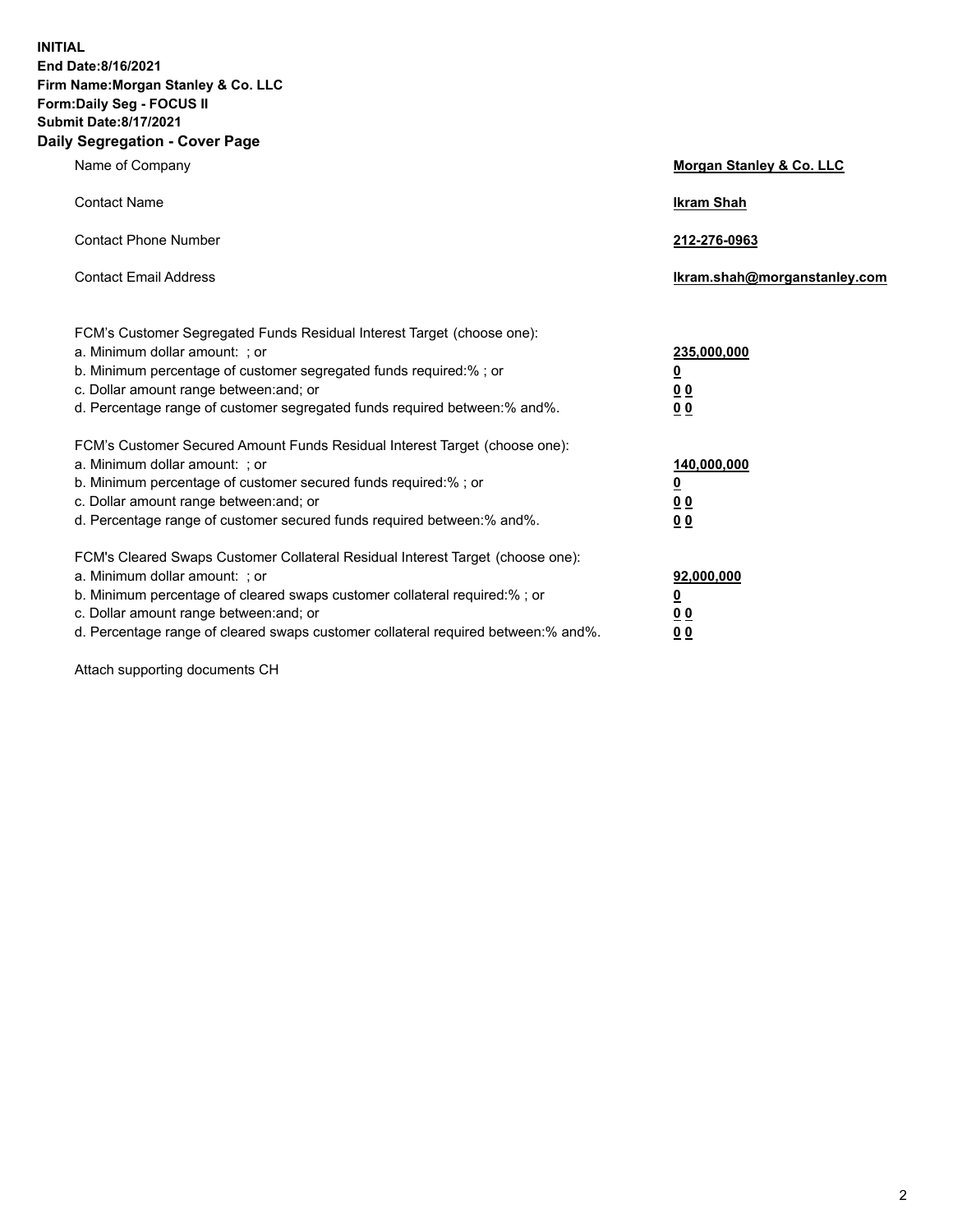## **INITIAL End Date:8/16/2021 Firm Name:Morgan Stanley & Co. LLC Form:Daily Seg - FOCUS II Submit Date:8/17/2021**

## **Daily Segregation - Secured Amounts**

|    | Foreign Futures and Foreign Options Secured Amounts                                         |                                         |
|----|---------------------------------------------------------------------------------------------|-----------------------------------------|
|    | Amount required to be set aside pursuant to law, rule or regulation of a foreign            | $0$ [7305]                              |
|    | government or a rule of a self-regulatory organization authorized thereunder                |                                         |
| 1. | Net ledger balance - Foreign Futures and Foreign Option Trading - All Customers             |                                         |
|    | A. Cash                                                                                     | 4,445,544,867 [7315]                    |
|    | B. Securities (at market)                                                                   | 2,089,051,443 [7317]                    |
| 2. | Net unrealized profit (loss) in open futures contracts traded on a foreign board of trade   | 1,256,929,189 [7325]                    |
| 3. | Exchange traded options                                                                     |                                         |
|    | a. Market value of open option contracts purchased on a foreign board of trade              | 47,070,495 [7335]                       |
|    | b. Market value of open contracts granted (sold) on a foreign board of trade                | -29,313,461 [7337]                      |
| 4. | Net equity (deficit) (add lines 1. 2. and 3.)                                               | 7,809,282,533 [7345]                    |
| 5. | Account liquidating to a deficit and account with a debit balances - gross amount           | 31,864,303 [7351]                       |
|    | Less: amount offset by customer owned securities                                            | -31,243,550 [7352] 620,753 [7354]       |
| 6. | Amount required to be set aside as the secured amount - Net Liquidating Equity              | 7,809,903,286 [7355]                    |
|    | Method (add lines 4 and 5)                                                                  |                                         |
| 7. | Greater of amount required to be set aside pursuant to foreign jurisdiction (above) or line | 7,809,903,286 [7360]                    |
|    | 6.                                                                                          |                                         |
|    | FUNDS DEPOSITED IN SEPARATE REGULATION 30.7 ACCOUNTS                                        |                                         |
| 1. | Cash in banks                                                                               |                                         |
|    | A. Banks located in the United States                                                       | 464,755,335 [7500]                      |
|    | B. Other banks qualified under Regulation 30.7                                              | 180, 394, 358 [7520] 645, 149, 693      |
|    |                                                                                             | [7530]                                  |
| 2. | <b>Securities</b>                                                                           |                                         |
|    | A. In safekeeping with banks located in the United States                                   | 665,759,684 [7540]                      |
|    | B. In safekeeping with other banks qualified under Regulation 30.7                          | 58,481,861 [7560] 724,241,545<br>[7570] |
| 3. | Equities with registered futures commission merchants                                       |                                         |
|    | A. Cash                                                                                     | 14,166,361 [7580]                       |
|    | <b>B.</b> Securities                                                                        | $0$ [7590]                              |
|    | C. Unrealized gain (loss) on open futures contracts                                         | -346,673 [7600]                         |
|    | D. Value of long option contracts                                                           | $0$ [7610]                              |
|    | E. Value of short option contracts                                                          | 0 [7615] 13,819,688 [7620]              |
| 4. | Amounts held by clearing organizations of foreign boards of trade                           |                                         |
|    | A. Cash                                                                                     | $0$ [7640]                              |
|    | <b>B.</b> Securities                                                                        | $0$ [7650]                              |
|    | C. Amount due to (from) clearing organization - daily variation                             | $0$ [7660]                              |
|    | D. Value of long option contracts                                                           | $0$ [7670]                              |
|    | E. Value of short option contracts                                                          | 0 [7675] 0 [7680]                       |
| 5. | Amounts held by members of foreign boards of trade                                          |                                         |
|    | A. Cash                                                                                     | 4,002,404,659 [7700]                    |
|    | <b>B.</b> Securities                                                                        | 1,364,809,898 [7710]                    |
|    | C. Unrealized gain (loss) on open futures contracts                                         | 1,257,275,862 [7720]                    |
|    | D. Value of long option contracts                                                           | 47,070,495 [7730]                       |
|    | E. Value of short option contracts                                                          | -29,313,461 [7735] 6,642,247,453        |
|    |                                                                                             | [7740]                                  |
| 6. | Amounts with other depositories designated by a foreign board of trade                      | $0$ [7760]                              |
| 7. | Segregated funds on hand                                                                    | $0$ [7765]                              |
| 8. | Total funds in separate section 30.7 accounts                                               | 8,025,458,379 [7770]                    |
| 9. | Excess (deficiency) Set Aside for Secured Amount (subtract line 7 Secured Statement         | 215,555,093 [7380]                      |
|    | Page 1 from Line 8)                                                                         |                                         |

- 10. Management Target Amount for Excess funds in separate section 30.7 accounts **140,000,000** [7780]
- 11. Excess (deficiency) funds in separate 30.7 accounts over (under) Management Target **75,555,093** [7785]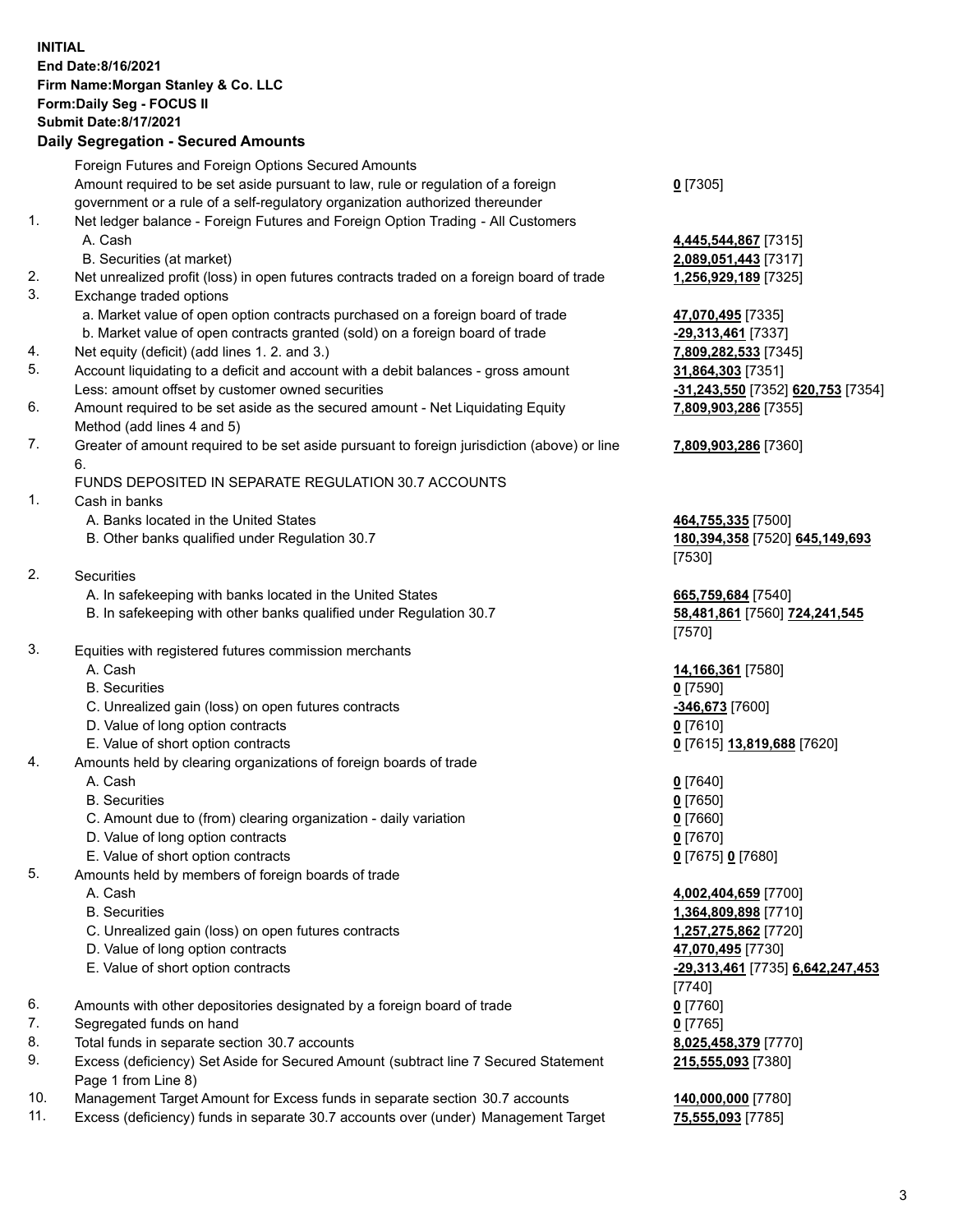**INITIAL End Date:8/16/2021 Firm Name:Morgan Stanley & Co. LLC Form:Daily Seg - FOCUS II Submit Date:8/17/2021 Daily Segregation - Segregation Statement** SEGREGATION REQUIREMENTS(Section 4d(2) of the CEAct) 1. Net ledger balance A. Cash **12,867,276,846** [7010] B. Securities (at market) **7,413,883,647** [7020] 2. Net unrealized profit (loss) in open futures contracts traded on a contract market **4,206,765,499** [7030] 3. Exchange traded options A. Add market value of open option contracts purchased on a contract market **972,196,693** [7032] B. Deduct market value of open option contracts granted (sold) on a contract market **-580,714,077** [7033] 4. Net equity (deficit) (add lines 1, 2 and 3) **24,879,408,608** [7040] 5. Accounts liquidating to a deficit and accounts with debit balances - gross amount **218,961,804** [7045] Less: amount offset by customer securities **-218,788,438** [7047] **173,366** [7050] 6. Amount required to be segregated (add lines 4 and 5) **24,879,581,974** [7060] FUNDS IN SEGREGATED ACCOUNTS 7. Deposited in segregated funds bank accounts A. Cash **2,843,250,869** [7070] B. Securities representing investments of customers' funds (at market) **0** [7080] C. Securities held for particular customers or option customers in lieu of cash (at market) **2,718,769,532** [7090] 8. Margins on deposit with derivatives clearing organizations of contract markets A. Cash **14,513,697,732** [7100] B. Securities representing investments of customers' funds (at market) **0** [7110] C. Securities held for particular customers or option customers in lieu of cash (at market) **4,544,813,863** [7120] 9. Net settlement from (to) derivatives clearing organizations of contract markets **93,142,515** [7130] 10. Exchange traded options A. Value of open long option contracts **972,196,693** [7132] B. Value of open short option contracts **-580,714,077** [7133] 11. Net equities with other FCMs A. Net liquidating equity **10,113,501** [7140] B. Securities representing investments of customers' funds (at market) **0** [7160] C. Securities held for particular customers or option customers in lieu of cash (at market) **0** [7170] 12. Segregated funds on hand **150,300,252** [7150] 13. Total amount in segregation (add lines 7 through 12) **25,265,570,880** [7180] 14. Excess (deficiency) funds in segregation (subtract line 6 from line 13) **385,988,906** [7190] 15. Management Target Amount for Excess funds in segregation **235,000,000** [7194] **150,988,906** [7198]

16. Excess (deficiency) funds in segregation over (under) Management Target Amount Excess